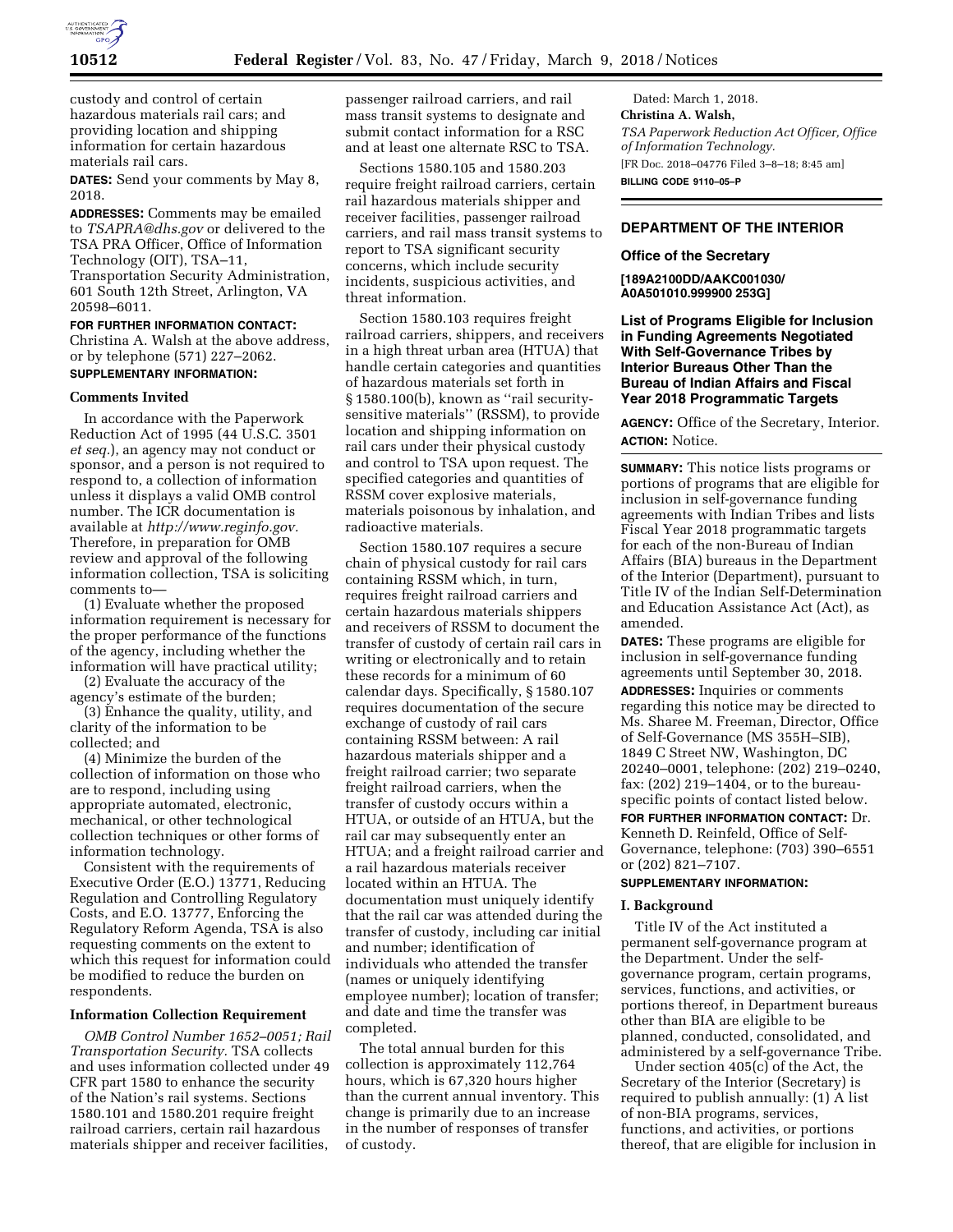agreements negotiated under the selfgovernance program and (2) programmatic targets for non-BIA bureaus.

Two categories of non-BIA programs are eligible for self-governance funding agreements:

(1) Under section 403(b)(2) of the Act, any non-BIA program, service, function, or activity that is administered by the Department that is ''otherwise available to Indian tribes or Indians,'' can be administered by a Tribe through a selfgovernance funding agreement. The Department interprets this provision to authorize the inclusion of programs eligible for self-determination contracts under Title I of the Act. Section 403(b)(2) also specifies, ''nothing in this subsection may be construed to provide any tribe with a preference with respect to the opportunity of the tribe to administer programs, services, functions, and activities, or portions thereof, unless such preference is otherwise provided for by law.''

(2) Under section 403(c) of the Act, the Secretary may include other programs, services, functions, and activities or portions thereof that are of ''special geographic, historical, or cultural significance'' to a selfgovernance Tribe.

Under section 403(k) of the Act, funding agreements cannot include programs, services, functions, or activities that are inherently Federal or where the statute establishing the existing program does not authorize the type of participation sought by the Tribe. However, a Tribe (or Tribes) need not be identified in the authorizing statutes in order for a program or element to be included in a selfgovernance funding agreement. While general legal and policy guidance regarding what constitutes an inherently Federal function exists, the non-BIA bureaus will determine whether a specific function is inherently Federal on a case-by-case basis considering the totality of circumstances. In those instances where the Tribe disagrees with the bureau's determination, the Tribe may request reconsideration from the Secretary.

Subpart G of the self-governance regulations found at 25 CFR part 1000 provides the process and timelines for negotiating self-governance funding agreements with non-BIA bureaus.

Comments on a draft **Federal Register**  Notice were requested in an April 3, 2017, memorandum sent by the Director, Office of Self-Governance to Tribal Self-Governance Coordinators and were discussed during a Tribal consultation session held during the Self-Governance Conference in

Spokane, Washington, on April 25, 2017.

### **II. Funding Agreements Between Self-Governance Tribes and Non-BIA Bureaus of the Department of the Interior for Fiscal Year 2018**

- A. Bureau of Land Management (2) Council of Athabascan Tribal Governments Duckwater Shoshone Tribe
- B. Bureau of Reclamation (5) Gila River Indian Community Chippewa Cree Tribe of Rocky Boy's Reservation
	- Hoopa Valley Tribe
	- Karuk Tribe of California
- Yurok Tribe
- C. Office of Natural Resources Revenue (none)
- D. National Park Service (2)
- Grand Portage Band of Lake Superior Chippewa Indians Yurok Tribe
- E. Fish and Wildlife Service (1) Council of Athabascan Tribal Governments
- F. U.S. Geological Survey (none)
- G. Office of the Special Trustee for American Indians (1) Confederated Salish and Kootenai Tribes of the Flathead Reservation

### **III. Eligible Programs of the Department of the Interior Non-BIA Bureaus**

Below is a listing by bureau of the types of non-BIA programs, or portions thereof, that may be eligible for selfgovernance funding agreements because they are either ''otherwise available to Indians'' under Title I of the Act and not precluded by any other law, or may have ''special geographic, historical, or cultural significance'' to a participating Tribe. The list represents the most current information on programs potentially available to Tribes under a self-governance funding agreement.

The Department will also consider for inclusion in funding agreements other programs or activities not listed below, but which, upon request of a selfgovernance Tribe, the Department determines to be eligible under either sections  $403(b)(2)$  or  $403(c)$  of the Act. Tribes with an interest in such potential agreements are encouraged to begin discussions with the appropriate non-BIA bureau.

# *A. Eligible Bureau of Land Management (BLM) Programs*

The BLM carries out some of its activities in the management of public lands through contracts and cooperative agreements. These and other activities, depending upon availability of funds, the need for specific services, and the self-governance Tribe's demonstration

of a special geographic, cultural, or historical connection, may also be available for inclusion in selfgovernance funding agreements. Once a Tribe has made initial contact with the BLM, more specific information will be provided by the respective BLM State office.

Some elements of the following programs may be eligible for inclusion in a self-governance funding agreement. This listing is not all-inclusive, but is representative of the types of programs that may be eligible for Tribal participation through a funding agreement.

### Tribal Services

1. Minerals Management. Inspection and enforcement of Indian oil and gas operations: Inspection, enforcement and production verification of Indian coal and sand and gravel operations are already available for contracts under Title I of the Act and, therefore, may be available for inclusion in a funding agreement.

2. Cadastral Survey. Tribal and allottee cadastral survey services are already available for contracts under Title I of the Act and, therefore, may be available for inclusion in a funding agreement.

#### Other Activities

1. Cultural Heritage. Cultural heritage activities, such as research and inventory, may be available in specific **States** 

2. Natural Resources Management. Activities such as silvicultural treatments, timber management, cultural resource management, watershed restoration, environmental studies, tree planting, thinning, and similar work, may be available in specific States.

3. Range Management. Activities, such as revegetation, noxious weed control, fencing, construction and management of range improvements, grazing management experiments, range monitoring, and similar activities, may be available in specific States.

4. Riparian Management. Activities, such as facilities construction, erosion control, rehabilitation, and other similar activities, may be available in specific States.

5. Recreation Management. Activities, such as facilities construction and maintenance, interpretive design and construction, and similar activities may be available in specific States.

6. Wildlife and Fisheries Habitat Management. Activities, such as construction and maintenance, implementation of statutory, regulatory and policy or administrative plan-based species protection, interpretive design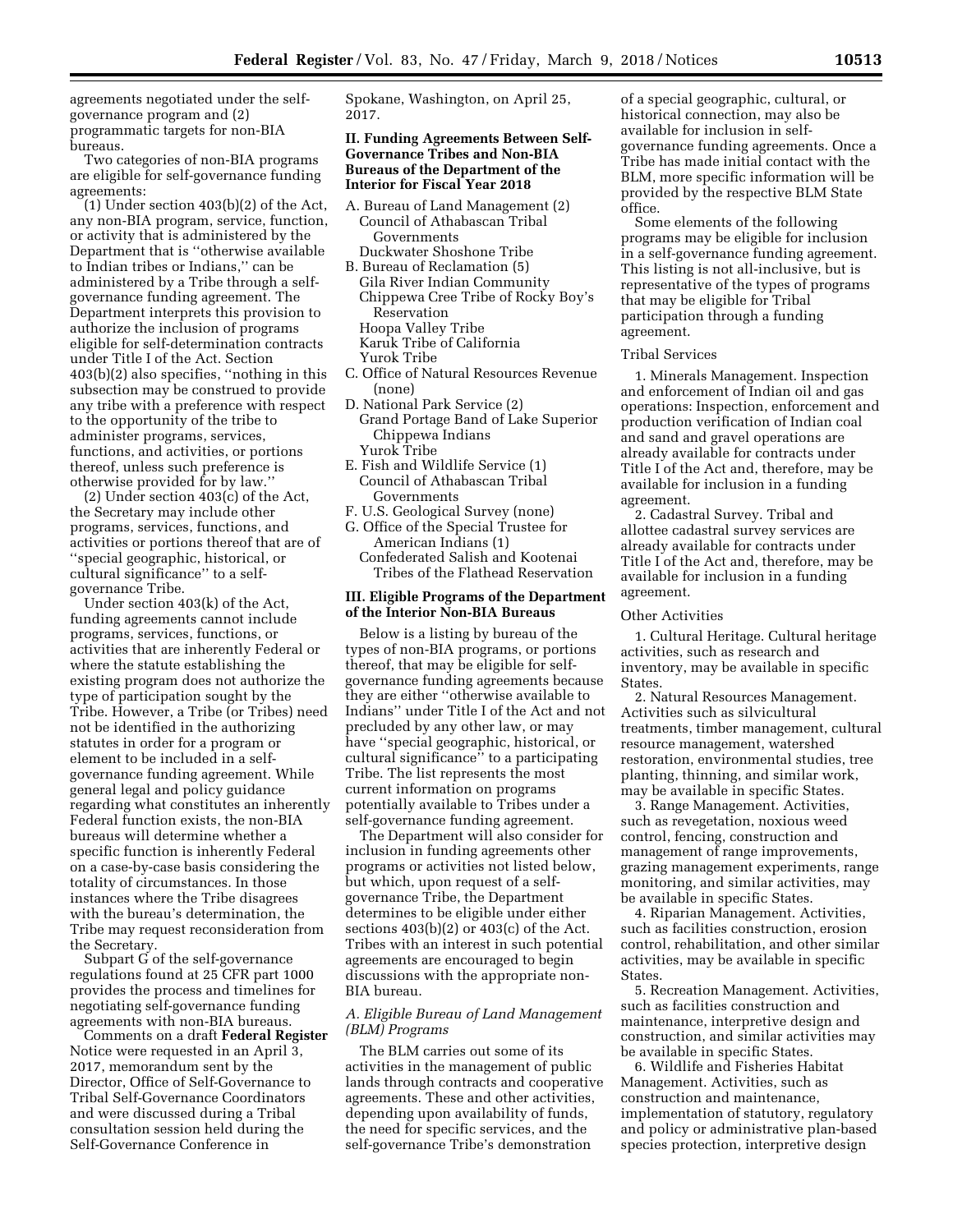and construction, and similar activities may be available in specific States.

7. Wild Horse Management. Activities, such as wild horse roundups, adoption and disposition, including operation and maintenance of wild horse facilities, may be available in specific States.

For questions regarding selfgovernance, contact Bryon Loosle, Bureau of Land Management (WO–240), Bureau of Land Management, 1849 C Street NW, Washington, DC 20240, telephone (202) 912–7240, fax (202) 452–7701.

### *B. Eligible Bureau of Reclamation (Reclamation) Programs*

The mission of Reclamation is to manage, develop, and protect water and related resources in an environmentally and economically sound manner in the interest of the American public. To this end, most of Reclamation's activities involve the construction, operation and maintenance, and management of water resources projects and associated facilities, as well as research and development related to its responsibilities. Reclamation water resources projects provide water for agricultural, municipal and industrial water supplies; hydroelectric power generation; flood control, enhancement of fish and wildlife habitats; and outdoor recreation.

Components of the following water resource projects listed below may be eligible for inclusion in a selfgovernance annual funding agreement. This list was developed with consideration of the proximity of identified self-governance Tribes to Reclamation projects.

- 1. Klamath Project, California and Oregon
- 2. Trinity River Fishery, California
- 3. Central Arizona Project, Arizona
- 4. Rocky Boy's/North Central Montana Regional Water System, Montana
- 5. Indian Water Rights Settlement Projects, as authorized by Congress

Upon the request of a self-governance Tribe, Reclamation will also consider for inclusion in funding agreements other programs or activities which Reclamation determines to be eligible under Section 403(b)(2) or 403(c) of the Act.

For questions regarding selfgovernance, contact Mr. Kelly Titensor, Policy Analyst, Native American and International Affairs Office, Bureau of Reclamation (96–43000) (MS 7069– MIB); 1849 C Street NW, Washington, DC 20240, telephone: (202) 513–0558, fax: (202) 513–0311.

### *C. Eligible Office of Natural Resources Revenue (ONRR) Programs*

The Office of Natural Resources Revenue (ONNR) collects, accounts for, and distributes mineral revenues from both Federal and Indian mineral leases.

The ONRR also evaluates industry compliance with laws, regulations, and lease terms, and offers mineral-owning Tribes opportunities to become involved in its programs that address the intent of Tribal self-governance. These programs are available to selfgovernance Tribes and are a good preparation for assuming other technical functions. Generally, ONRR program functions are available to Tribes because of the Federal Oil and Gas Royalty Management Act of 1983 (FOGRMA) at 30 U.S.C. 1701. The ONRR promotes Tribal self-governance and selfdetermination over trust lands and resources through the following program functions that may be available to self-governance Tribes:

1. Audit of Tribal Royalty Payments. Audit activities for Tribal leases, except for the issuance of orders, final valuation decisions, and other enforcement activities. (For Tribes already participating in ONRR cooperative audits, this program is offered as an option.)

2. Verification of Tribal Royalty Payments. Financial compliance verification, monitoring activities, and production verification.

3. Tribal Royalty Reporting, Accounting, and Data Management. Establishment and management of royalty reporting and accounting systems including document processing, production reporting, reference data (lease, payor, agreement) management, billing and general ledger.

4. Tribal Royalty Valuation. Preliminary analysis and recommendations for valuation, and allowance determinations and approvals.

5. Royalty Internship Program. An orientation and training program for auditors and accountants from mineralproducing Tribes to acquaint Tribal staff with royalty laws, procedures, and techniques. This program is recommended for Tribes that are considering a self-governance funding agreement, but have not yet acquired mineral revenue expertise via a FOGRMA section 202 cooperative agreement, as this term is defined in FOGRMA and implementing regulations at 30 CFR 228.4.

For questions regarding selfgovernance, contact Paul Tyler, Program Manager, Office of Natural Resources Revenue, Denver Federal Center, 6th &

Kipling, Building 67, Room 698, Denver, Colorado 80225–0165, telephone: (303) 231–3413 or fax: (303) 231–3091.

*D. Eligible National Park Service (NPS) Programs* 

NPS administers the National Park System, which is made up of national parks, monuments, historic sites, battlefields, seashores, lake shores and recreation areas. NPS maintains the park units, protects the natural and cultural resources, and conducts a range of visitor services such as law enforcement, park maintenance, and interpretation of geology, history, and natural and cultural resources.

Some elements of the following programs may be eligible for inclusion in a self-governance funding agreement. This list below was developed considering the proximity of an identified self-governance Tribe to a national park, monument, preserve, or recreation area and the types of programs that have components that may be suitable for administering through a self-governance funding agreement. This list is not all-inclusive, but is representative of the types of programs which may be eligible for Tribal participation through funding agreements.

Elements of Programs That May Be Eligible for Inclusion in a Self-Governance Funding Agreement

- 1. Archaeological Surveys
- 2. Comprehensive Management Planning
- 3. Cultural Resource Management Projects
- 4. Ethnographic Studies
- 5. Erosion Control
- 6. Fire Protection
- 7. Gathering Baseline Subsistence Data— Alaska
- 8. Hazardous Fuel Reduction
- 9. Housing Construction and Rehabilitation
- 10. Interpretation
- 11. Janitorial Services
- 12. Maintenance
- 13. Natural Resource Management Projects
- 14. Operation of Campgrounds
- 15. Range Assessment—Alaska
- 16. Reindeer Grazing—Alaska
- 17. Road Repair
- 18. Solid Waste Collection and Disposal
- 19. Trail Rehabilitation
- 20. Watershed Restoration and Maintenance
- 21. Beringia Research
- 22. Elwha River Restoration
- 23. Recycling Programs

Locations of National Park Service Units With Close Proximity to Self-Governance Tribes

- 1. Aniakchack National Monument & Preserve—Alaska
- 2. Bering Land Bridge National Preserve— Alaska
- 3. Cape Krusenstern National Monument— Alaska
- 4. Denali National Park & Preserve—Alaska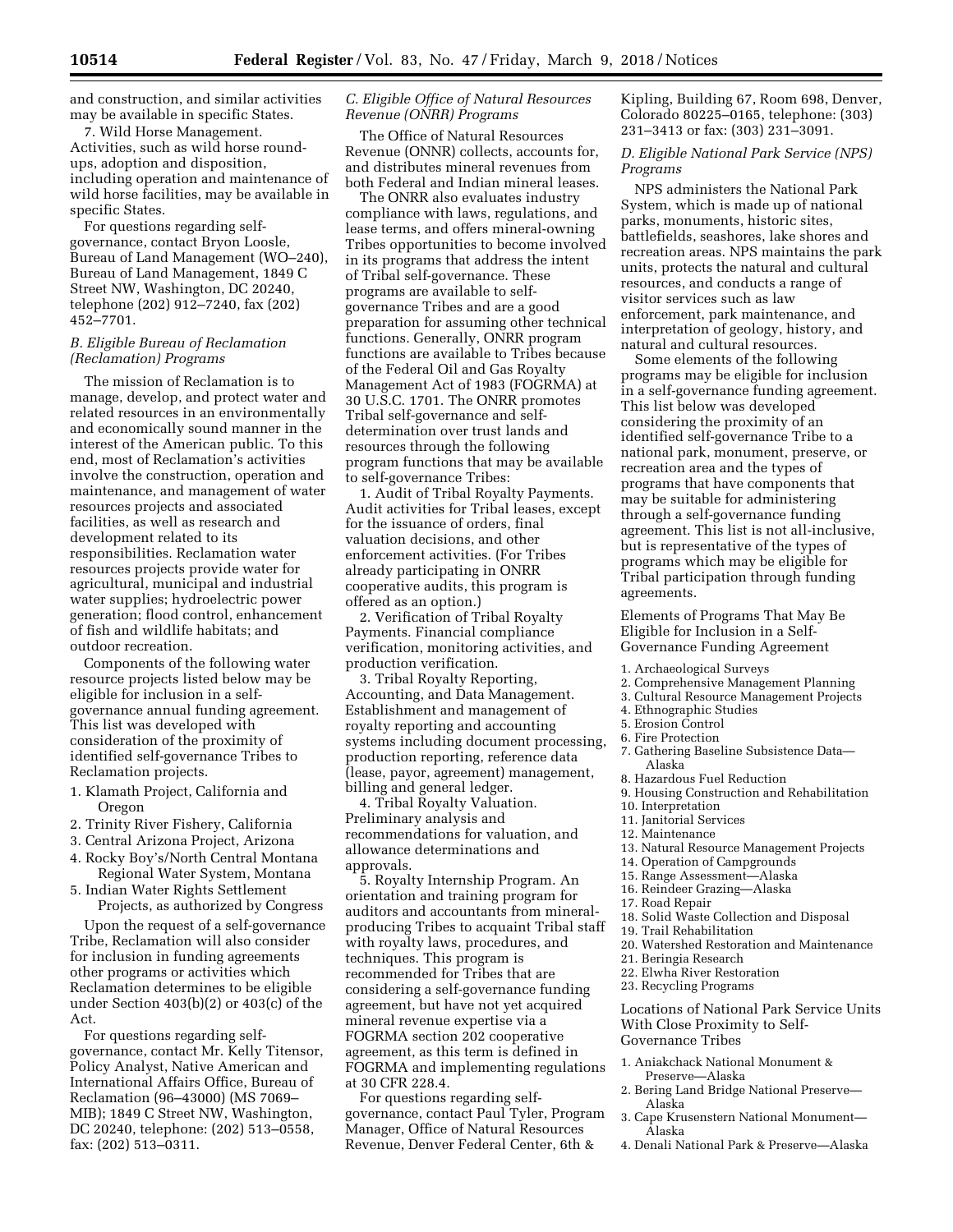- 5. Gates of the Arctic National Park & Preserve—Alaska
- 6. Glacier Bay National Park and Preserve— Alaska
- 7. Katmai National Park and Preserve— Alaska
- 8. Kenai Fjords National Park—Alaska
- 9. Klondike Gold Rush National Historical Park—Alaska
- 10. Kobuk Valley National Park—Alaska
- 11. Lake Clark National Park and Preserve— Alaska
- 12. Noatak National Preserve—Alaska
- 13. Sitka National Historical Park—Alaska
- 14. Wrangell-St. Elias National Park and Preserve—Alaska
- 15. Yukon-Charley Rivers National Preserve—Alaska
- 16. Casa Grande Ruins National Monument— Arizona
- 17. Hohokam Pima National Monument— Arizona
- 18. Montezuma Castle National Monument— Arizona
- 19. Organ Pipe Cactus National Monument— Arizona
- 20. Saguaro National Park—Arizona
- 21. Tonto National Monument—Arizona
- 22. Tumacacori National Historical Park— Arizona
- 23. Tuzigoot National Monument—Arizona
- 24. Arkansas Post National Memorial— Arkansas
- 25. Death Valley National Park—California
- 26. Devils Postpile National Monument— California
- 27. Joshua Tree National Park—California
- 28. Lassen Volcanic National Park— California
- 29. Point Reyes National Seashore— California
- 30. Redwood National Park—California
- 31. Whiskeytown National Recreation Area— California
- 32. Yosemite National Park—California
- 33. Hagerman Fossil Beds National Monument—Idaho
- 34. Effigy Mounds National Monument— Iowa
- 35. Fort Scott National Historic Site—Kansas
- 36. Tallgrass Prairie National Preserve— Kansas
- 37. Boston Harbor Islands National Recreation Area—Massachusetts
- 38. Cape Cod National Seashore— Massachusetts
- 39. New Bedford Whaling National Historical Park—Massachusetts
- 40. Isle Royale National Park—Michigan
- 41. Sleeping Bear Dunes National Lakeshore—Michigan
- 42. Grand Portage National Monument— Minnesota
- 43. Voyageurs National Park—Minnesota
- 44. Bear Paw Battlefield, Nez Perce National Historical Park—Montana
- 45. Glacier National Park—Montana
- 46. Great Basin National Park—Nevada
- 47. Aztec Ruins National Monument—New Mexico
- 48. Bandelier National Monument—New Mexico
- 49. Carlsbad Caverns National Park—New Mexico
- 50. Chaco Culture National Historic Park— New Mexico
- 51. Pecos National Historic Park—New Mexico
- 52. White Sands National Monument—New Mexico
- 53. Fort Stanwix National Monument—New York
- 54. Great Smoky Mountains National Park— North Carolina/Tennessee
- 55. Cuyahoga Valley National Park—Ohio
- 56. Hopewell Culture National Historical
- Park—Ohio 57. Chickasaw National Recreation Area— Oklahoma
- 58. Crater Lake National Park—Oregon
- 59. John Day Fossil Beds National Monument—Oregon
- 60. Alibates Flint Quarries National Monument—Texas
- 61. Guadalupe Mountains National Park— Texas
- 62. Lake Meredith National Recreation Area—Texas
- 63. Ebey's Landing National Recreation Area—Washington
- 64. Fort Vancouver National Historic Site— Washington
- 65. Mount Rainier National Park— Washington
- 66. Olympic National Park—Washington 67. San Juan Islands National Historic Park—
- Washington 68. Whitman Mission National Historic Site—Washington

For questions regarding selfgovernance, contact Joe Watkins, Chief, American Indian Liaison Office, National Park Service (Org. 2560, 9th Floor), 1201 Eye Street NW, Washington, DC 20005–5905, telephone: (202) 354–6962, fax: (202) 371–6609, or email: *joe*\_*[watkins@nps.gov](mailto:joe_watkins@nps.gov)*.

### *E. Eligible Fish and Wildlife Service (Service) Programs*

The mission of the Service is to conserve, protect, and enhance fish, wildlife, and their habitats for the continuing benefit of the American people. Primary responsibilities are for migratory birds, endangered species, freshwater and anadromous fisheries, and certain marine mammals. The Service also has a continuing cooperative relationship with a number of Indian Tribes throughout the National Wildlife Refuge System and the Service's fish hatcheries. Any selfgovernance Tribe may contact a National Wildlife Refuge or National Fish Hatchery directly concerning participation in Service programs under the Tribal Self-Governance Act. This list is not all-inclusive, but is representative of the types of Service programs that may be eligible for Tribal participation through an annual funding agreement.

1. Subsistence Programs within the State of Alaska. Evaluate and analyze data for annual subsistence regulatory cycles and other data trends related to subsistence harvest needs and facilitate Tribal Consultation to ensure ANILCA

Title VII terms are being met, as well as activities fulfilling the terms of Title VIII of ANILCA.

2. Technical Assistance, Restoration and Conservation. Conduct planning and implementation of population surveys, habitat surveys, restoration of sport fish, capture of depredating migratory birds, and habitat restoration activities.

3. Endangered Species Programs. Conduct activities associated with the conservation and recovery of threatened or endangered species protected under the Endangered Species Act (ESA) or candidate species under the ESA. These activities may include, but are not limited to, cooperative conservation programs, development of recovery plans and implementation of recovery actions for threatened and endangered species, and implementation of status surveys for high priority candidate species.

4. Education Programs. Provide services in interpretation, outdoor classroom instruction, visitor center operations, and volunteer coordination both on and off national Wildlife Refuge lands in a variety of communities, and assist with environmental education and outreach efforts in local villages.

5. Environmental Contaminants Program. Conduct activities associated with identifying and removing toxic chemicals, to help prevent harm to fish, wildlife and their habitats. The activities required for environmental contaminant management may include, but are not limited to, analysis of pollution data, removal of underground storage tanks, specific cleanup activities, and field data gathering efforts.

6. Wetland and Habitat Conservation Restoration. Provide services for construction, planning, and habitat monitoring and activities associated with conservation and restoration of wetland habitat.

7. Fish Hatchery Operations. Conduct activities to recover aquatic species listed under the Endangered Species Act, restore native aquatic populations, and provide fish to benefit National Wildlife Refuges and Tribes. Such activities may include, but are not limited to: Tagging, rearing and feeding of fish, disease treatment, and clerical or facility maintenance at a fish hatchery.

8. National Wildlife Refuge Operations and Maintenance. Conduct activities to assist the National Wildlife Refuge System, a national network of lands and waters for conservation, management and restoration of fish, wildlife and plant resources and their habitats within the United States. Activities that may be eligible for a self